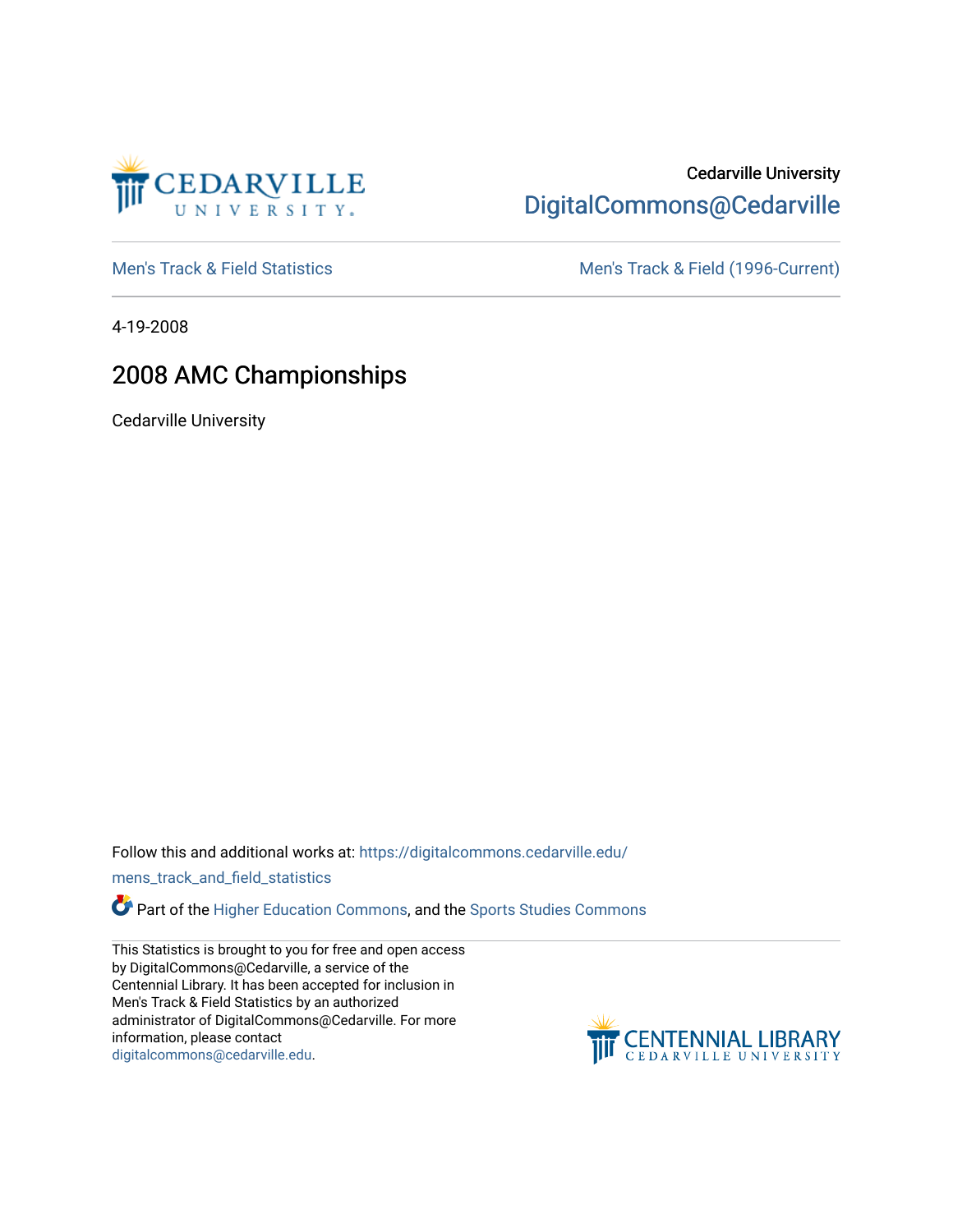## **Cedarville University**

http://www.cedarville.edu/2007-08/mtrack/mir \_ amc041908 .htm



# **AMC Championship**

**April 19, 2008 - Canton, Ohio** 

### **MEN'S RESULTS**

| Men - Team Rankings - 22 Events Scored |                  |                    |                |
|----------------------------------------|------------------|--------------------|----------------|
| 1) Malone<br>222                       | 2) Cedarville    | 198                |                |
| 3) Notre Dame<br>129                   | 4) Houghton      | 106                |                |
| 5) Walsh<br>- 82                       | 6) Rio Grande    | 81                 |                |
| 7) Roberts Wesleyan<br>-19             |                  |                    |                |
|                                        |                  |                    |                |
| Men 100 Meter Dash                     |                  |                    |                |
| Name                                   | School           | Prelims            | H#             |
|                                        |                  |                    |                |
| Preliminaries                          |                  |                    |                |
| 1 Perry, Josh                          | Rio Grande       | 10.74 <sub>q</sub> | 2              |
| 2 McKrill, Tom                         | Notre Dame       | 10.96q             | 3              |
| 3 Kraner, Josh                         | Rio Grande       | 11.07q             | 1              |
| 4 Tolliver, Brandon                    | Notre Dame       | 11.19q             | $\mathbf{1}$   |
| 5 Beichler, Kevin                      | Walsh            | 11.29q             | 1              |
| 6 Bruce, Brian                         | Notre Dame       | 11.33q             | з              |
| 7 Benjamin, Marcus                     | Cedarville       |                    |                |
| 8 Croom, David                         | Rio Grande       | 11.39q             | 2<br>2         |
| 9 Scott, Stephen                       | Houghton         | 11.43g             |                |
| 10 Lockett, Jason                      | Notre Dame       | 11.48              | 3              |
| 11 Chaffin, Josh                       | Malone           | 11.54              | з              |
| 12 McCanna, Bryan                      |                  | 11.65              | $\mathbf{1}$   |
| 13 Jones, David                        | Malone           | 12.10              | 3              |
| 14 Tallman, Jeff                       | Houghton         | 12.14              | з              |
|                                        | Walsh            | 12.16              | $\overline{a}$ |
| 15 Tomlinson, Dan                      | Houghton         | 12.23              | 2              |
| 16 Craig, Dustin                       | Malone           | 12.25              | $\mathbf{1}$   |
| 17 Eisenhauer, Lou                     | Roberts Wesleyan | 12.26              | $\overline{a}$ |
| 18 Williams, Aaron                     | Houghton         | 12.38              | 1              |
| 19 Krieger, Bryan                      | Malone           | 15.06              | Э              |
| Men 100 Meter Dash                     |                  |                    |                |
| Name                                   | School           | Finals             | Points         |
|                                        |                  |                    |                |
| Finals                                 |                  |                    |                |
| 1 Perry, Josh                          | Rio Grande       | 10.75              | 10             |
| 2 Tolliver, Brandon                    | Notre Dame       | 11.15              | 8              |
| 3 McKrill, Tom                         | Notre Dame       | 11.18              | 6              |
| 4 Bruce, Brian                         | Notre Dame       | 11.41              | 5              |
| 5 Croom, David                         | Rio Grande       | 11.50              | 4              |
| 6 Beichler, Kevin                      | Walsh            | J11,50             | э              |
| 7 Benjamin, Marcus                     | Cedarville       | 11.53              | 2              |
| -- Kraner, Josh                        | Rio Grande DQ    |                    |                |
|                                        |                  |                    |                |
| Men 200 Meter Dash                     |                  |                    |                |
| Name                                   | School           | Prelims            | H#             |
|                                        |                  |                    |                |
|                                        |                  |                    |                |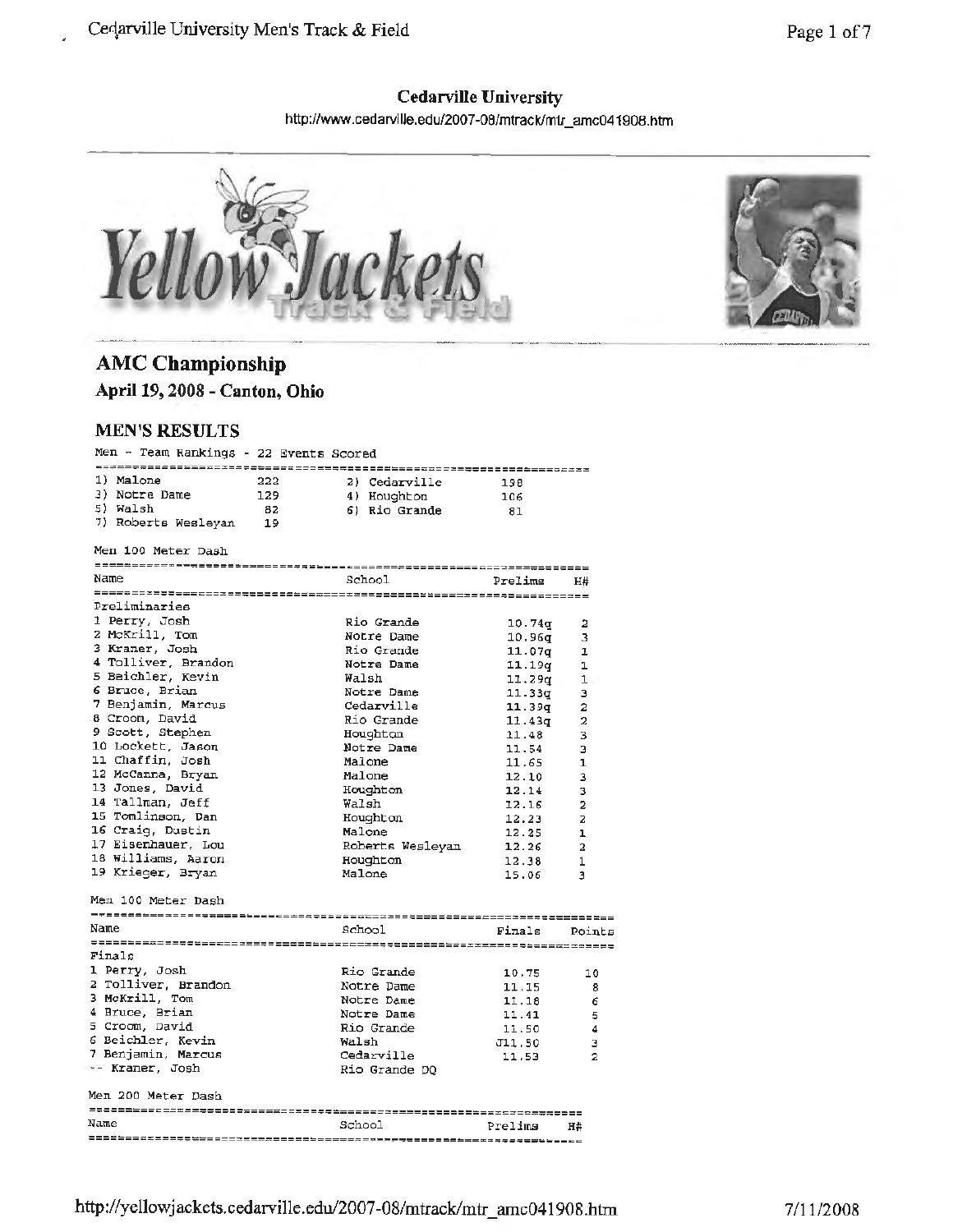| Preliminaries         |            |               |                         |
|-----------------------|------------|---------------|-------------------------|
| 1 Perry, Josh         | Rio Grande | 21.67g        | 2                       |
| 2 Kraner, Josh        | Rio Grande | $22.27$ g     | 2                       |
| 3 McKrill, Tom        | Notre Dame | 22.42q        | 3                       |
| 4 Robinson, Andre     | Notre Dame | 22.57q        | 1                       |
| 5 George, Jason       | Notre Dame | $22.59$ g $-$ | $\overline{\mathbf{2}}$ |
| 6 Beight, Michael     | Cedarville | 22.70g        | 3                       |
| 7 Croom, David        | Rio Grande | 22.71q        | ı                       |
| 8 Scott, Stephen      | Houghton   | 22.72g        | 1                       |
| 9 Bruce, Brian        | Notre Dame | 22.94         | $\mathbf 1$             |
| 10 Benjamin, Marcus   | Cedarville | 22.97         | $\mathbf{1}$            |
| 11 Woodfork, Chris    | Rio Grande | 23.04         | $\overline{a}$          |
| 12 Chaffin, Josh      | Malone     | 23.13         | $\overline{\mathbf{2}}$ |
| 13 Beichler, Kevin    | Walsh      | 23.27         | 3                       |
| 14 Saris, Andrew      | Walsh      | 23.28         | ı                       |
| 15 Brueckner, Jason   | Malone     | 23.56         | $\mathbf{1}$            |
| 16 Gruenberg, Stephen | Cedarville | 23.70         | 3                       |
| 17 McCanna, Bryan     | Malone     | 23.85         | 3                       |
| 18 Tomlinson, Dan     | Houghton   | 24.20         | $\overline{2}$          |
| 19 Jones, David       | Houghton   | 24.24         | з                       |
| 20 Tallman, Jeff      | Walsh      | 24.75         | 3                       |
| 21 Williams, Aaron    | Houghton   | 24.93         | 1                       |

Men 200 Meter Dash

| Name              | School     | Finals   | Points |  |
|-------------------|------------|----------|--------|--|
| ---------------   |            |          |        |  |
| 1 Perry, Josh     | Rio Grande | $21.27*$ | 10     |  |
| 2 Kraner, Josh    | Rio Grande | 22.11    | з      |  |
| 3 McKrill, Tom    | Notre Dame | 22.42    | 6      |  |
| 4 George, Jason   | Notre Dame | 22.58    | 5      |  |
| 5 Robinson, Andre | Notre Dame | 22.77    | 4      |  |
| 6 Croom, David    | Rio Grande | 23.05    | 3      |  |
| 7 Beight, Michael | Cedarville | 23.13    | 2      |  |
| 8 Scott, Stephen  | Houghton   | 23.52    |        |  |
|                   |            |          |        |  |

Men 400 Meter Dash

| Name               | School     | Finals  | н#             | Points |  |
|--------------------|------------|---------|----------------|--------|--|
|                    |            |         |                |        |  |
| 1 Ford, Jeb        | Malone     | 48.74   | 2              | 10     |  |
| 2 Cruise, Chris    | Malone     | 48.75   | $\overline{2}$ | 8      |  |
| 3 Robinson, Andre  | Notre Dame | 49.11   | $\overline{a}$ | 6      |  |
| 4 Sheffey, Demar   | Notre Dame | 49.52   | $\overline{a}$ | 5      |  |
| 5 Starr, Samuel    | Cedarville | 49.78   | $\overline{2}$ | 4      |  |
| 6 Beight, Michael  | Cedarville | 49.79   | $\overline{2}$ | з      |  |
| 7 Kinches, Jeremy  | Notre Dame | 50.83   | $\mathbf{1}$   | 2      |  |
| 8 Baston, Brandon  | Rio Grande | 50.98   | $\overline{2}$ |        |  |
| 9 Weirtz, Chris    | Walsh      | 51.04   | $\overline{2}$ |        |  |
| 10 Gravely, Jordan | Rio Grande | 51.60   |                |        |  |
| 11 Miller, David   | Walsh      | 52.16   | ı              |        |  |
| 12 Tomlinson, Dan  | Houghton   | 53.18   | 1              |        |  |
| 13 Cook, Randy     | Rio Grande | 1:02.13 | $\mathbf{1}$   |        |  |
| -- Woodfork, Chris | Rio Grande | DNF     |                |        |  |

Men 800 Meter Run

| Name                  | School                      | Finals  | Points         |  |
|-----------------------|-----------------------------|---------|----------------|--|
| ====================  | =========================== |         |                |  |
| 1 Sinick, Christopher | Malone                      | 1:56.19 | 10             |  |
| 2 Snelgrove, Josiah   | Houghton                    | 1:56.46 | 8              |  |
| 3 Brooker, Jud        | Cedarville                  | 1:56.72 | 6              |  |
| 4 Kuhn, Kevin         | Cedarville                  | 1:57.62 | 5              |  |
| 5 Ballard, Dan        | Houghton                    | 1:57.96 | 4              |  |
| 6 Spencer, Matt       | Rio Grande                  | 1:50.02 | 3              |  |
| 7 Kimani, Johnny      | Houghton                    | 1:59.55 | $\overline{a}$ |  |
| 8 Davies, Jordan      | Cedarville                  | 2:00.18 | 1              |  |
| 9 Maloney, Chris      | Roberts Wesleyan            | 2:01.01 |                |  |
| 10 Schweikert, Nik    | Malone                      | 2:01.62 |                |  |
| 11 Groman, Kurt       | Cedarville                  | 2:01.77 |                |  |
| 12 McKee, Brendan     | Walsh                       | 2:02.88 |                |  |
| 13 Coates, Mike       | Malone                      | 2:04.60 |                |  |
| 14 Siebert, Joe       | Malone                      | 2:05.85 |                |  |
| 15 McConnell, Jesse   | Houghton                    | 2:06.17 |                |  |
| 16 Davis, Steven      | Rio Grande                  | 2:06.75 |                |  |
| 17 Crismon, Kyle      | Notre Dame                  | 2:14.03 |                |  |
|                       |                             |         |                |  |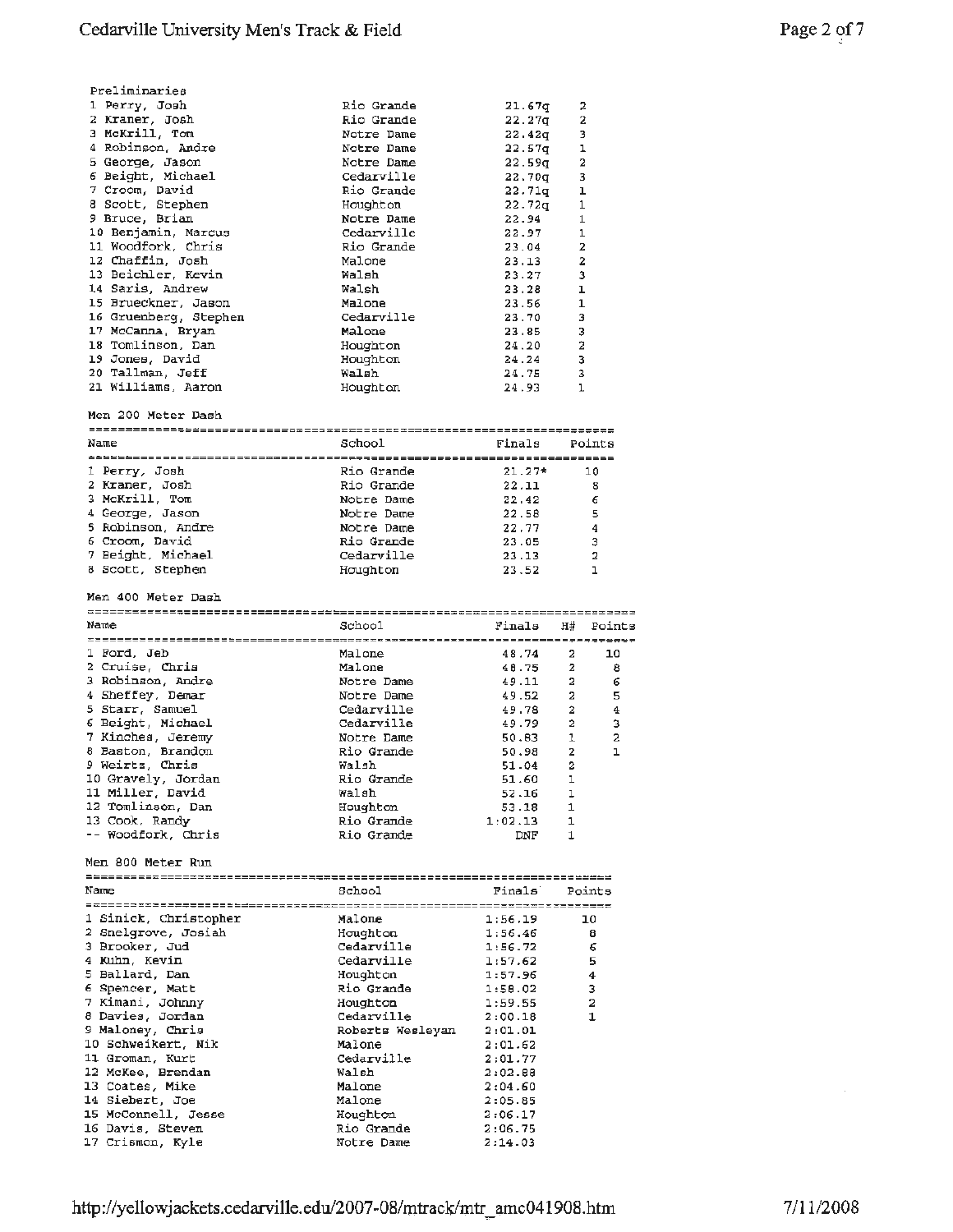| 18 Rich. Adam       | Walsh         | 2:20.55  |
|---------------------|---------------|----------|
| -- Thobaben, Weston | Shawnee State | X2:07.94 |

 $\overline{a}$ 

| Name                  | School           | Finals   | Points         |  |
|-----------------------|------------------|----------|----------------|--|
| =================     |                  |          |                |  |
| 1 Brooker, Jud        | Cedarville       | 3:56.33  | 9              |  |
| 1 McKee, Brendan      | Walsh            | 3:56.33  | 9              |  |
| 3 Schweikert, Nik     | Malone           | 4:00.56  | 6              |  |
| 4 Coates, Mike        | Malone           | 4:01.68  | 5              |  |
| 5 Ballard, Dan        | Houghton         | 4:02.59  | 4              |  |
| 6 Sinick, Christopher | Malone           | 4:09.42  | з              |  |
| 7 Davies, Jordan      | Cedarville       | 4:14.47  | $\overline{a}$ |  |
| 8 Jarvis, Landry      | Houghton         | 4:17.73  |                |  |
| 9 McConnell, Jesse    | Houghton         | 4:25.77  |                |  |
| 10 Roes, Steven       | Houghton         | 5:02.50  |                |  |
| -- Wendell, Darton    | Roberts Wesleyan | DNF      |                |  |
| -- Kienzle, Ryan      | Malone           | DNF      |                |  |
| -- Hornick, Justin    | Shawnee State    | X4:27.23 |                |  |

Men sooo Meter Run

| Name<br>School<br>Finals<br>Points  |                                                                                                                   |                      |                  |  |  |  |  |
|-------------------------------------|-------------------------------------------------------------------------------------------------------------------|----------------------|------------------|--|--|--|--|
|                                     |                                                                                                                   |                      |                  |  |  |  |  |
| 1 Nichols, Matt                     | Malone                                                                                                            | 15:27.94             | 10               |  |  |  |  |
| 2 Groholy, Michael                  | Walsh                                                                                                             | 15:32.42             | 8                |  |  |  |  |
| 3 Baum, Justin                      | Malone                                                                                                            | 15:37.42             | 6                |  |  |  |  |
| 4 Robinson, Paul                    | Malone                                                                                                            | 15:40.62             | 5                |  |  |  |  |
| 5 Trennepohl, Rob                   | Cedarville                                                                                                        | 15:58.30             | $\boldsymbol{4}$ |  |  |  |  |
| 6 Ballard, Dan                      | Houghton                                                                                                          | 16:00.73             | 3                |  |  |  |  |
| 7 Herbert, Justin                   | Cedarville                                                                                                        | 16:24.37             | $\overline{a}$   |  |  |  |  |
| 8 Dobson, Chad                      | Notre Dame                                                                                                        | 16:29.27             | ı                |  |  |  |  |
| 9 Connor, Jacob                     | Houghton                                                                                                          | 16:33.87             |                  |  |  |  |  |
| 10 Platt, Mike                      | Houghton                                                                                                          | 16:51.45             |                  |  |  |  |  |
| 11 Gaynor, Evan                     | Malone                                                                                                            | 16:57.21             |                  |  |  |  |  |
| 12 Fay, Bob                         | Walsh                                                                                                             | 17:02.47             |                  |  |  |  |  |
| 13 Campagna, Joe                    | Houghton                                                                                                          | 17:09.80             |                  |  |  |  |  |
| 14 Street, Randy                    | Notre Dame                                                                                                        | 17:23.29             |                  |  |  |  |  |
| 15 Robbins, Reid                    |                                                                                                                   |                      |                  |  |  |  |  |
| 16 Hively, Kyle                     | Roberts Wesleyan 17:26.26<br>Roberts Wesleyan 17:26.26<br>Rio Grande 17:43.60<br>Cedarville DNF<br>Cedarville DNF |                      |                  |  |  |  |  |
| -- Badertscher, T.J.                |                                                                                                                   |                      |                  |  |  |  |  |
| -- Wiseman, Josh                    |                                                                                                                   |                      |                  |  |  |  |  |
| -- Linkous, Josh                    | Shawnee State                                                                                                     | X15:37.21            |                  |  |  |  |  |
| -- Hickey, Tyler                    | Shawnee State                                                                                                     | X15:50.98            |                  |  |  |  |  |
| -- Webb, Paul                       | shawnee State X16:03.49                                                                                           |                      |                  |  |  |  |  |
| -- Wentz, Chuck                     | Shawnee State                                                                                                     | X16:18.80            |                  |  |  |  |  |
|                                     |                                                                                                                   |                      |                  |  |  |  |  |
| Name                                | School                                                                                                            | Finals               | Points           |  |  |  |  |
|                                     |                                                                                                                   |                      |                  |  |  |  |  |
| 1 Melhorn, Aaron                    | Malone                                                                                                            | 32:47.59             | 10               |  |  |  |  |
| 2 Groholy, Michael                  | Walsh                                                                                                             | 33:36.77             | 8                |  |  |  |  |
| 3 Trennepohl, Rob                   | Cedarville                                                                                                        | 34:05.11             | 6                |  |  |  |  |
| 4 Williams, Evan                    | Roberts Wesleyan 34:29.34                                                                                         |                      | 5                |  |  |  |  |
| 5 Moore, Alex                       | Cedarville                                                                                                        | 35:00.45             | 4                |  |  |  |  |
| 6 Connor, Jacob                     | Houghton                                                                                                          | 35:31.76             | 3                |  |  |  |  |
| 7 Herbert, Justin                   | Cedarville                                                                                                        | 35:38.28             | $\overline{a}$   |  |  |  |  |
| 8 Winnyk, Jon                       | Walsh                                                                                                             | 35:57.53             | ı                |  |  |  |  |
| 9 Street, Randy                     | Notre Dame                                                                                                        | 36:17.88             |                  |  |  |  |  |
| 10 Schulz, Andy                     | Walsh                                                                                                             | 36:37.92             |                  |  |  |  |  |
| 11 Burne, Keith                     | Malone                                                                                                            | 36:52.82             |                  |  |  |  |  |
| 12 Webb, Phil                       |                                                                                                                   | 38:22.57             |                  |  |  |  |  |
| 13 Entwistle, Bryan                 | Rio Grande<br>Walsh                                                                                               | 38:23.68             |                  |  |  |  |  |
| -- Owen, Michael                    | Shawnee State                                                                                                     | X34:16.67            |                  |  |  |  |  |
| -- Roush, Chris                     | Shawnee State                                                                                                     | X35:06.85            |                  |  |  |  |  |
|                                     |                                                                                                                   |                      |                  |  |  |  |  |
| Men 3000 Meter Steeplechase<br>Name | School                                                                                                            | Finals               | Points           |  |  |  |  |
|                                     |                                                                                                                   |                      |                  |  |  |  |  |
| 1 Kuhn, Kevin                       | Cedarville                                                                                                        | 9:28.40              | 10               |  |  |  |  |
| 2 Zeuch, James                      | Malone                                                                                                            | 9:31.37              | 8                |  |  |  |  |
| 3 Randolf, Kyle<br>4 Platt, Mike    | Malone<br>Houghton                                                                                                | 10:00.75<br>10:01.05 | 6<br>5           |  |  |  |  |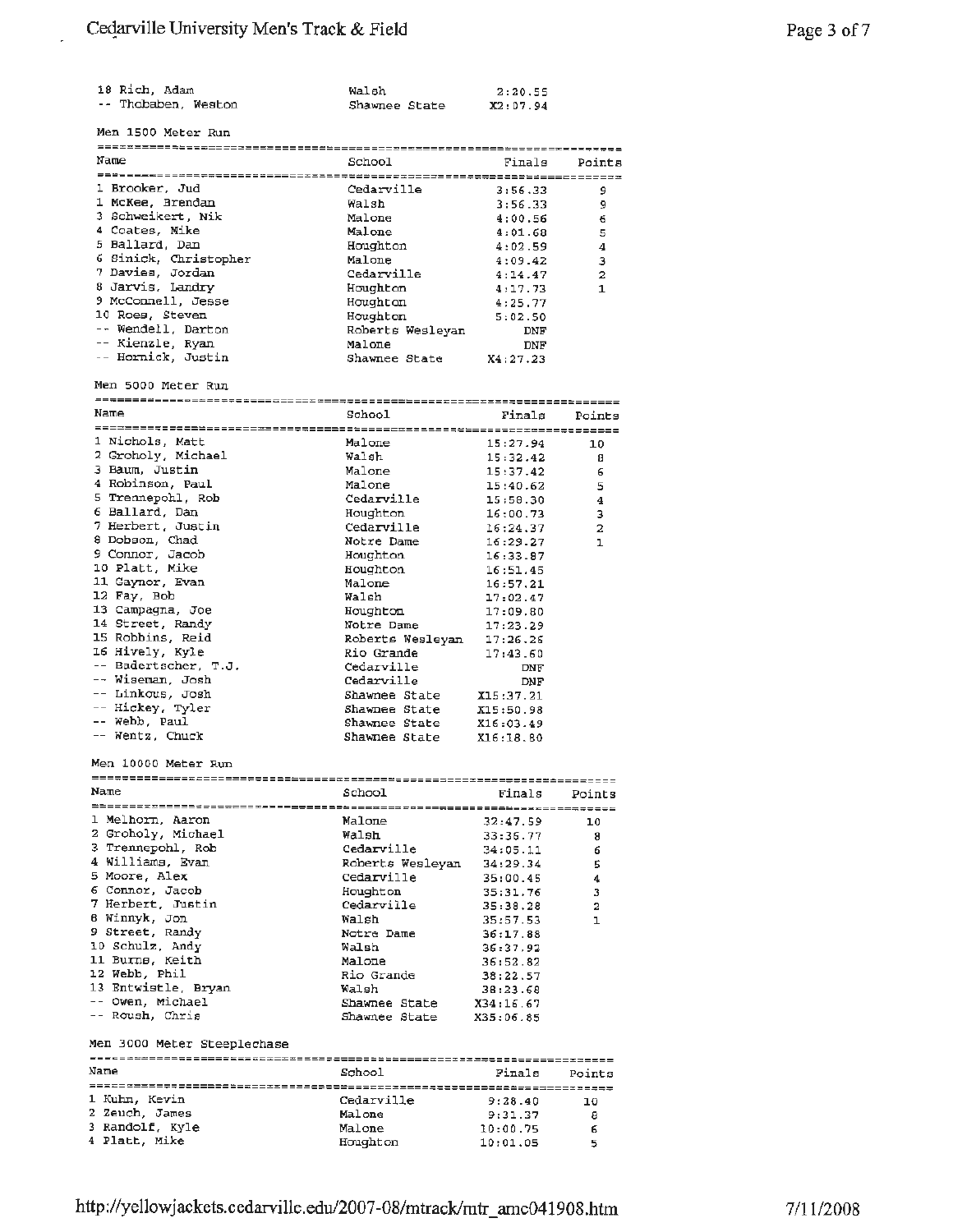## Cedarville University Men's Track & Field Page 4 of 7

| Cedarville    | 10:01.88  | 4              |
|---------------|-----------|----------------|
| Notre Dame    | 10:06.80  | 3              |
| Cedarville    | 10:11.45  | $\overline{2}$ |
| Houghton      | 10:23.06  | $\mathbf{1}$   |
| Walsh         | 10:37.91  |                |
| Notre Dame    | 10:41.77  |                |
| Walah         | 10:49.96  |                |
| Shawnee State | X9:38.07  |                |
| Shawnee State | X10:19.60 |                |
| Shawnee State | X10:28.35 |                |
|               |           |                |

#### Men 5000 Meter Race Walk

|      | _________________________ |            |          |        |  |  |
|------|---------------------------|------------|----------|--------|--|--|
| Name |                           | School     | Finals   | Points |  |  |
|      | ========================= |            |          |        |  |  |
|      | 1 Wiseman, Josh           | Cedarville | 23:20.08 | 10     |  |  |
|      | 2 Adams, Zach             | Houghton   | 24:54.47 | 8      |  |  |
|      | 3 Bacon, Grant            | Cedarville | 25:20.36 | 6      |  |  |
|      | 4 Sinick, Brad            | Malone     | 25:27.95 | 5      |  |  |
|      | 5 Mannozzi, Mike          | Notre Dame | 25:32.12 | 4      |  |  |
|      | 6 Rogers. Joshua          | Walsh      | 38:47.46 |        |  |  |

#### Men 110 Meter Hurdles

|      | ================================== |            |                   |        |  |  |
|------|------------------------------------|------------|-------------------|--------|--|--|
| Name |                                    | School     | Finals            | Points |  |  |
|      |                                    |            |                   |        |  |  |
|      | 1 Tress, Brandon                   | Cedarville | 14.9h             | 10     |  |  |
|      | 2 Scott, Stephen                   | Houghton   | 15.2 <sub>h</sub> | 8      |  |  |
|      | 3 West, Brady                      | Malone     | 15.8 <sub>h</sub> | 6      |  |  |
|      | 4 Jones. David                     | Houghton   | 15.9h             | 5      |  |  |
|      | 5 Oliver, Garrett                  | Malone     | 16.1h             |        |  |  |
|      | 6 Francisco, Justin                | Rio Grande | 16.4h             | 3      |  |  |
|      | 7 McLaughlin, Shane                | Malone     | 16.8 <sub>h</sub> | 2      |  |  |

#### Men 400 Meter Hurdles

| Name               | School     | Finals  |   | H# Points |  |  |
|--------------------|------------|---------|---|-----------|--|--|
|                    |            |         |   |           |  |  |
| 1 Oliver, Garrett  | Malone     | 54.61   | 2 | 10        |  |  |
| 2 Scott, Stephen   | Houghton   | 54.98   | 2 | 8         |  |  |
| 3 Tress, Brandon   | Cedarville | 55.28   | 2 | 6         |  |  |
| 4 Nowels, Kelly    | Cedarville | 55.88   | 2 | 5         |  |  |
| 5 Brueckner, Jason | Malone     | 55.96   | 2 | 4         |  |  |
| 6 Easterling, Jon  | Malone     | 58.06   | 2 | 3         |  |  |
| 7 Koenig, Greg     | Notre Dame | 59.82   | 2 | 2         |  |  |
| 8 Jones, David     | Houghton   | 1:01.10 |   |           |  |  |
| 9 Dagg, Alexander  | Houghton   | 1:02.73 |   |           |  |  |
| 10 Varqa, Saul     | Walsh      | 1:03.92 | 2 |           |  |  |
| -- West, Brady     | Malone     | DNF     |   |           |  |  |

Men 4xl00 Meter Relay

| School                | Finals<br>Points      |
|-----------------------|-----------------------|
|                       |                       |
| 1 Rio Grande          | $41.92*$<br>10        |
| 1) Croom, David       | 2) Perry, Josh        |
| 3) Baston, Brandon    | 4) Kraner, Josh       |
| 2 Walsh               | 44.17<br>8            |
| 1) Saris, Andrew      | 2) Weirtz, Chris      |
| 3) Tallman, Jeff      | 4) Beichler, Kevin    |
| 3 Malone              | 44.37<br>6            |
| 1) Oliver, Garrett    | 2) Chaffin, Josh      |
| 3) McCanna, Bryan     | 4) Krieger, Bryan     |
| 4 Cedarville          | 5<br>44.56            |
| 1) Benjamin, Marcus   | 2) Gruenberg, Stephen |
| 3) Smith, Travis      | 4) Williams, Mark     |
| 5 Houghton            | 45.50<br>4            |
| 1) Jones, David       | 2) Scott, Stephen     |
| 3) Braswell, Jesse    | 4) Tomlinson, Dan     |
| -- Notre Dame (Ohio)  | DNF                   |
| 1) Bruce, Brian       | 2) Tolliver, Brandon  |
| 3) George, Jason      | 4) McKrill, Tom       |
| Men 4x400 Meter Relay |                       |
|                       |                       |

School **Finals** Points Points Points Points Points Points Points Points Points Points Points Points Points Points Points Points Points Points Points Points Points Points Points Points Points Points Points Points Points Poi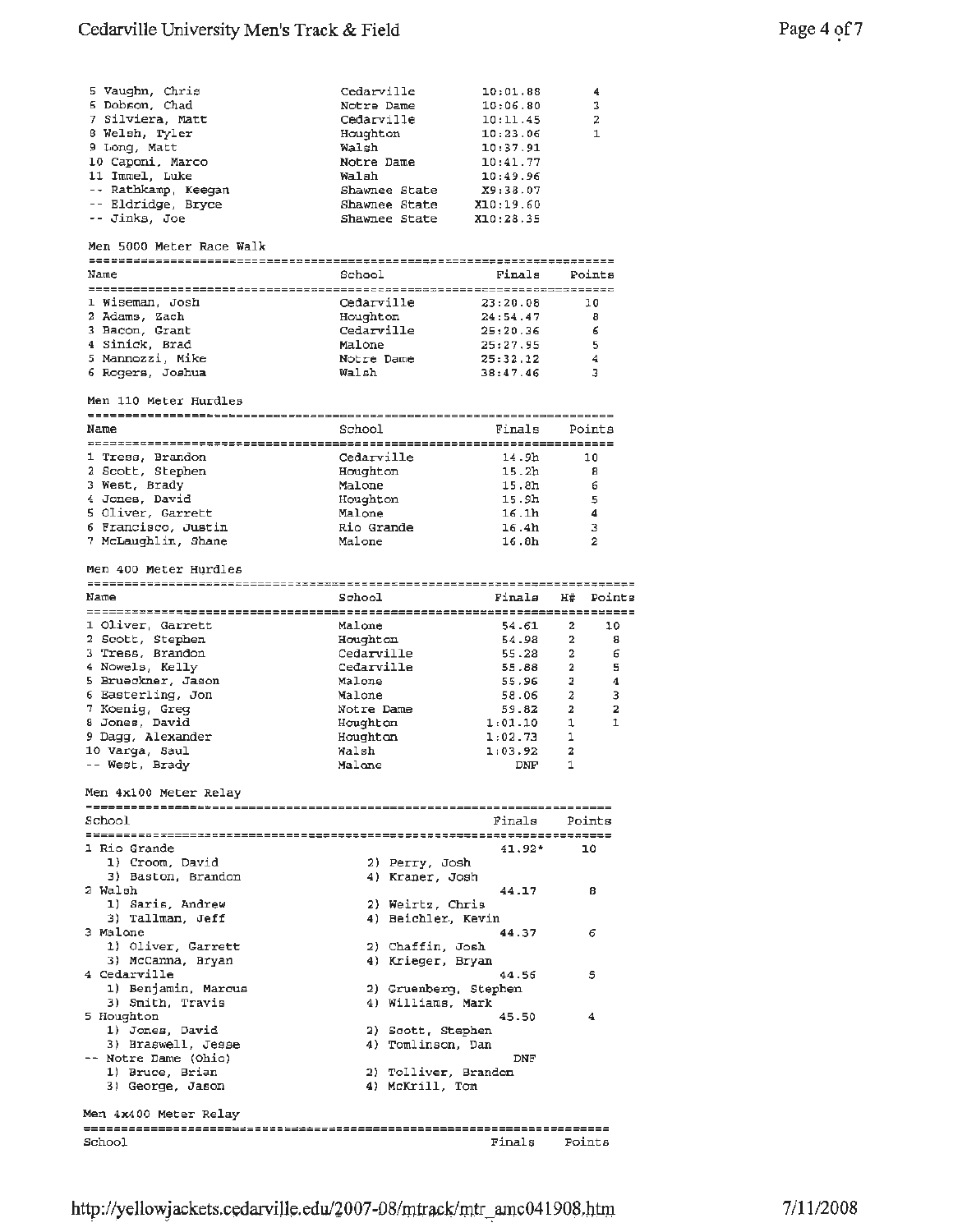| 1 Notre Dame                                                             |                        | $3:15.97*$             | 10                           |                |
|--------------------------------------------------------------------------|------------------------|------------------------|------------------------------|----------------|
| 1) Bruce, Brian                                                          |                        | 2) Sheffey, Demar      |                              |                |
| 3) McKrill, Tom                                                          |                        | 4) Robinson, Andre     |                              |                |
| 2 Rio Grande                                                             |                        | 3:16.04                | 8                            |                |
| 1) Woodfork, Chris                                                       |                        | 2) Perry, Josh         |                              |                |
| 3) Kraner, Josh                                                          |                        | 4) Baston, Brandon     |                              |                |
| 3 Cedarville                                                             |                        | 3:20.84                | 6                            |                |
| 1) Beight, Michael                                                       |                        | 2) Nowels, Kelly       |                              |                |
| 3) Starr, Samuel                                                         |                        | 4) Tress, Brandon      |                              |                |
| 4 Malcme                                                                 |                        | 3:20.90                | 5                            |                |
| 1) Krieger, Bryan                                                        |                        | 2) Oliver, Garrett     |                              |                |
| 3) Ford, Jeb                                                             |                        | 4) Cruise, Chris       |                              |                |
| 5 Walsh                                                                  |                        | 3:24.93                | 4                            |                |
| 1) Saris, Andrew                                                         |                        | 2) Weirtz, Chris       |                              |                |
| 3) Varga, Saul                                                           |                        | 4) McKee, Brendan      |                              |                |
| 6 Houghton                                                               |                        | 3:27.77                |                              |                |
|                                                                          |                        |                        | 3                            |                |
| 1) Kimani, Johnny                                                        |                        | 2) Snelgrove, Josiah   |                              |                |
| 3) Tomlinson, Dan                                                        |                        | 4) Scott, Stephen      |                              |                |
|                                                                          |                        |                        |                              |                |
| Men 4x800 Meter Relay                                                    |                        |                        |                              |                |
|                                                                          |                        |                        |                              |                |
| School                                                                   |                        |                        | Finals Points                |                |
| <u> 7998826577822228989988888888622283889898989888888882222228888988</u> |                        |                        |                              |                |
| 1 Malone                                                                 |                        | 7:41.85*               | 10                           |                |
| 1) Kienzle, Ryan                                                         |                        | 2) Coates, Mike        |                              |                |
| 3) Cruise, Chris                                                         |                        | 4) Sinick, Christopher |                              |                |
| 2 Houghton                                                               |                        | 7:47.75                | 8                            |                |
| 1) Kimani, Johnny                                                        |                        | 2) Snelgrove, Josiah   |                              |                |
| 3) Ballard, Dan                                                          |                        | 4) McConnell, Jesse    |                              |                |
| 3 Cedarville                                                             |                        | 7:50.64                | 6                            |                |
| 1) Brooker, Jud                                                          |                        | 2) Davies, Jordan      |                              |                |
|                                                                          |                        |                        |                              |                |
| 3) Kuhn, Kevin                                                           |                        | 4) Groman, Kurt        |                              |                |
| 4 Notre Dame                                                             |                        | 8:18.50                | 5                            |                |
| 1) Komer, Kyle                                                           |                        | 2) Boris, Tyler        |                              |                |
| 3) Dobson, Chad                                                          |                        | 4) Kinches, Jeremy     |                              |                |
| 5 Rio Grande                                                             |                        | 8:38.83                | 4                            |                |
| 1) Gravely, Jordan                                                       |                        | 2) Davis, Steven       |                              |                |
| 3) Cunningham, Jordan                                                    |                        | 4) Spencer, Matt       |                              |                |
| 6 Walsh                                                                  |                        | 8:55.70                | 3                            |                |
| 1) Fay, Bob                                                              | 2) Rich, Adam          |                        |                              |                |
| 3) Varga, Saul                                                           |                        | 4) Rogers, Joshua      |                              |                |
|                                                                          |                        |                        |                              |                |
| Men High Jump                                                            |                        |                        |                              |                |
|                                                                          |                        |                        |                              |                |
| Name                                                                     | School                 |                        | Finals                       | Points         |
|                                                                          |                        |                        |                              |                |
|                                                                          |                        |                        |                              |                |
| 1 Spencer, Paul                                                          | Notre Dame             | 2.03ա                  | $6 - 08.00$                  | 10             |
| 2 McLaughlin, Shane                                                      | Malone                 | J2.03m                 | 6-08.00                      | - 8            |
| 3 West, Brady                                                            | Malone                 | 1.88π                  | $6 - 02.00$                  | 6              |
| 4 Pierce, Tyler                                                          | Walsh                  | J1.88m                 | 6-02.00                      | 5 <sub>1</sub> |
| 5 Boris, Tyler                                                           | Notre Dame             | 1.83m                  | $6 - 00.00$                  | 4              |
| 6 Mourhess, Bruce                                                        | Houghton               | 1.73m                  | $5 - 08.00$                  | з              |
| 7 Cook, Randy                                                            | Rio Grande             | J1,73m                 | $5 - 05.00$                  | 2              |
| -- Gerton, Matthew                                                       | Cedarville             |                        | NH                           |                |
|                                                                          |                        |                        |                              |                |
| Men Pole Vault                                                           |                        |                        |                              |                |
|                                                                          |                        |                        |                              |                |
|                                                                          |                        |                        |                              |                |
|                                                                          |                        |                        |                              |                |
| Name                                                                     | School                 |                        | Finals                       | Points         |
|                                                                          |                        |                        |                              |                |
| 1 Swiech, Jim                                                            | Roberts Wesleyan       | 4.40π                  | $14 - 05.25$                 | 10             |
| 2 Rasnick, Robert                                                        | Cedarville             | J4.40m                 | $14 - 05.25$                 | a              |
| 3 West, Brady                                                            | Malone                 | 4.10m                  | $13 - 05.25$                 | 6              |
| 4 Bernabie, David                                                        | Walsh                  | J4.10m                 | $13 - 05.25$                 | 5              |
| 5 Braswell, Jesse                                                        | Houghton               | 3.80m                  | $12 - 05.50$                 | 4              |
| 6 McLaughlin, Shane                                                      | Malone                 | 3.50m                  | 11-05.75                     | 3              |
| -- Campbell, Dylan                                                       | Notre Dame             |                        | FAIL                         |                |
| -- Clark, Ryan                                                           | Notre Dame             |                        | FAIL                         |                |
| -- Williams, Aaron                                                       | Houghton               |                        | FAIL                         |                |
|                                                                          |                        |                        |                              |                |
| Men Long Jump                                                            |                        |                        |                              |                |
|                                                                          |                        |                        |                              |                |
| Name                                                                     |                        |                        |                              |                |
|                                                                          | School                 |                        | Finals                       | Points         |
|                                                                          |                        |                        |                              |                |
| 1 Scott, Stephen<br>2 Williams, Mark                                     | Houghton<br>Cedarville | 6.67m<br>6.41m         | $21 - 10.75$<br>$21 - 00.50$ | 10<br>8        |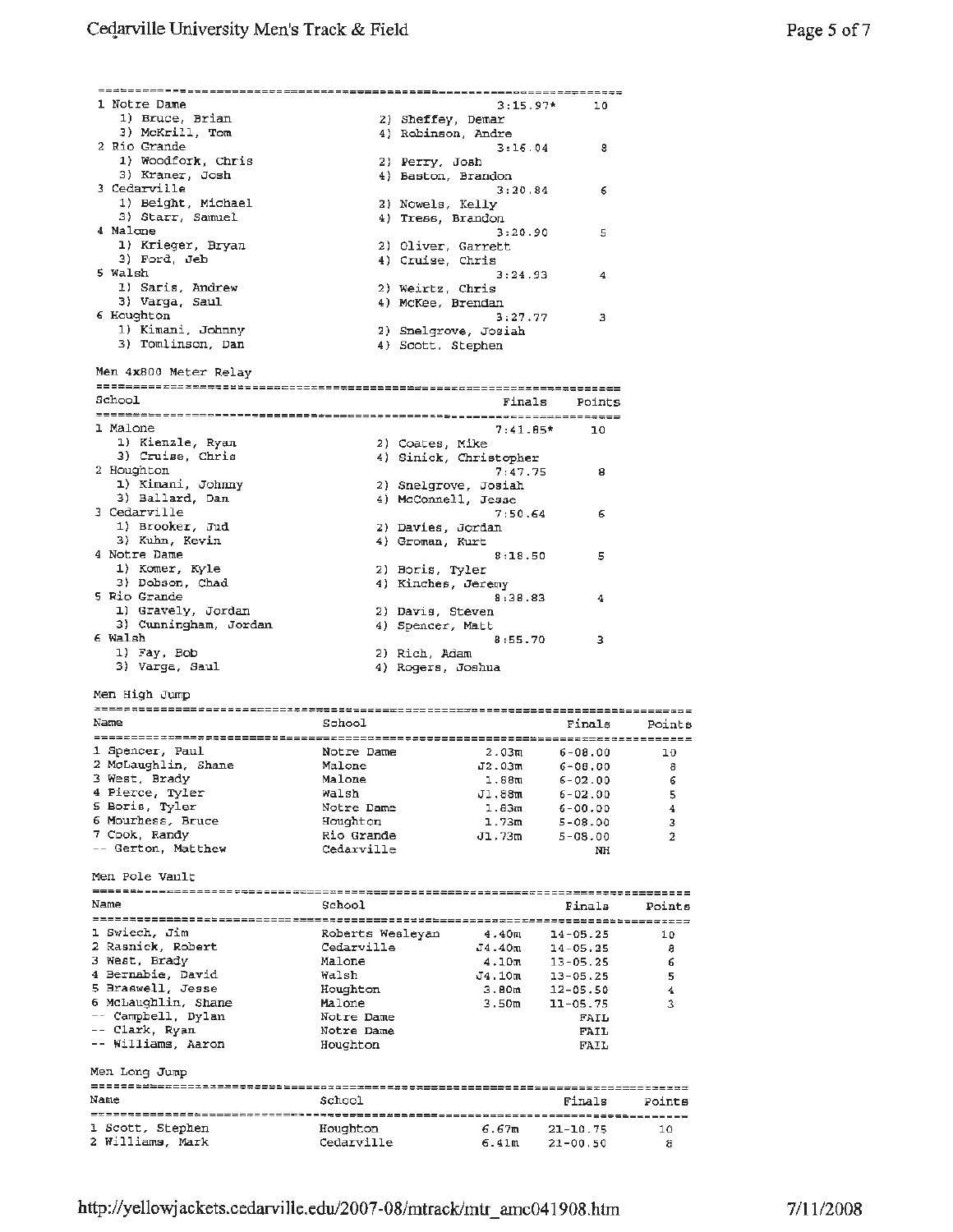## Cedarville University Men's Track & Field

| 3 McLaughlin, Shane  | Malone           | 6.31m              | $20 - 08.50$ | 6      |
|----------------------|------------------|--------------------|--------------|--------|
| 4 West, Brady        | Malone           | 6.27m              | $20 - 07.00$ | 5      |
| 5 Gruenberg, Stephen | Cedarville       | 6.18m              | $20 - 03.50$ | 4      |
| 6 Freeman, Scott     | Rio Grande       | 6.17m              | $20 - 03.00$ | 3      |
| 7 Saris, Andrew      | Walsh            | 6.12m              | $20 - 01.00$ | 2      |
| 8 Mourhess, Bruce    | Houghton         | 6.08m              | 19-11.50     | 1      |
| 9 Smith, Travis      | Cedarville       | J6.08m             | 19-11.50     |        |
| 10 Boris, Tyler      | Notre Dame       | 5.82m              | $19 - 01.25$ |        |
| 11 Pierce, Tyler     | Walsh            | 5.77m              | $18 - 11.25$ |        |
| 12 Gerton, Matthew   | Cedarville       | 5.32m              | $17 - 05.50$ |        |
| 13 Brummert, Brandon | Roberts Wesleyan | 5.11m              | $16 - 09.25$ |        |
| Men Shot Put         |                  |                    |              |        |
| Name                 | School           |                    | Finals       | Points |
|                      |                  |                    |              |        |
| 1 Michaud, Ben       | Cedarville       | 15.34m             | $50 - 04.00$ | 10     |
| 2 Robinson, Tim      | Notre Dame       | 15.08m             | $49 - 05.75$ | 8      |
| 3 Jackson, Jerome    | Walsh            | 14.20 <sub>m</sub> | $46 - 07.25$ | 6      |
| 4 Huvler, Landon     | Notre Dame       | 13.76m             | $45 - 01.75$ | 5      |
| 5 George, Kyle       | Rio Grande       | J13.76m            | $45 - 01.75$ | 4      |
| 6 Henning, Neil      | Cedarville       | 13.73m             | $45 - 00.50$ | 3      |
| 7 Marburger, Caleb   | Malone           | 13.19m             | $43 - 03.25$ | 2      |
| 8 Rankin, Chad       | Walsh            | 12.95m             | $42 - 06.00$ | 1      |
| 9 West, Brady        | Malone           | 12.33m             | $40 - 05.50$ |        |
| 10 Gray, John        | Roberts Weslevan | 10.90m             | $35 - 09.25$ |        |
| 11 Johnson, Branden  | Malone           | 10.67m             | $35 - 00.25$ |        |
| 12 Jones, Clay       | Walsh            | 10.55m             | $34 - 07.50$ |        |
| 13 Howells, Robert   | Houghton         | 7.43m              | $24 - 04.50$ |        |
| -- Lahmers, Andy     | Walsh            |                    | ND           |        |
| -- Cononico, Rocco   | Notre Dame       |                    | <b>FOUL</b>  |        |
| Men Discus Throw     |                  |                    |              |        |
| Name                 | School           |                    | Finals       | Points |
|                      |                  |                    |              |        |
| 1 Boals, Jim         | Notre Dame       | 46.45m             | $152 - 05$   | 10     |
| 2 Henning, Neil      | Cedarville       | 44.68m             | 147-03       | 8      |
| 3 Jump, Justin       | Malone           | 44.65m             | $146 - 06$   | 6      |
| 4 George, Kyle       | Rio Grande       | 43.71m             | $143 - 05$   | 5      |
| 5 Huvler, Landon     | Notre Dame       | 42.39m             | $139 - 01$   | 4      |
| 6 Jackson, Jerome    | Walsh            | 41.28m             | $135 - 05$   | 3      |
| 7 Rankin, Chad       | Walsh            | 37.13m             | 121-10       | 2      |
| 8 Schrecengost, Brad | Walsh            | 37.09m             | $121 - 08$   | 1      |
| 9 West, Brady        | Malone           | 36.74m             | $120 - 06$   |        |
| 10 Marburger, Caleb  | Malone           | 36.52m             | 119-10       |        |

| Name                         | School           |                    | Finals     | Points         |
|------------------------------|------------------|--------------------|------------|----------------|
| ---------------------------- |                  |                    |            | =============  |
| 1 Boals, Jim                 | Notre Dame       | 46.45m             | $152 - 05$ | 10             |
| 2 Henning, Neil              | Cedarville       | 44.B8m             | $147 - 03$ | 8              |
| 3 Jump, Justin               | Malone           | 44.65m             | $146 - 06$ | 6              |
| 4 George, Kyle               | Rio Grande       | 43.71m             | $143 - 05$ | 5              |
| 5 Huvler, Landon             | Notre Dame       | 42.39m             | $139 - 01$ | 4              |
| 6 Jackson, Jerome            | Walsh            | 41.28m             | $135 - 05$ | 3              |
| 7 Rankin, Chad               | Walsh            | 37.13m             | $121 - 10$ | $\overline{a}$ |
| 8 Schrecengost, Brad         | Walsh            | 37.09m             | $121 - 08$ | $\mathbf{1}$   |
| 9 West, Brady                | Malone           | 36.74m             | $120 - 06$ |                |
| 10 Marburger, Caleb          | Malone           | 36.52 m            | 119-10     |                |
| 11 Maat, Christian           | Cedarville       | 36.44m             | $119 - 07$ |                |
| 12 Henderson, Paul           | Malone           | 33.61m             | 110-03     |                |
| 13 Cononico, Rocco           | Notre Dame       | 33.48m             | $109 - 10$ |                |
| 14 Gray, John                | Roberts Wesleyan | 31.44m             | $103 - 02$ |                |
| 15 Pearsall, Trevor          | Houghton         | 30.76 <sub>π</sub> | $100 - 11$ |                |
| -- Robinson, Tim             | Notre Dame FOUL  |                    |            |                |

Men Triple Jump

| Name                                                | School           |                             | Finals       | Points         |
|-----------------------------------------------------|------------------|-----------------------------|--------------|----------------|
| --------------------------                          |                  | =========================== |              |                |
| 1 Young, Steven                                     | Malone           | 13.38m                      | $43 - 10.75$ | 10             |
| 2 Boris, Tyler                                      | Notre Dame       | 13.01m                      | 42-08.25     | 8              |
| 3 Mourhess, Bruce                                   | Houghton         | 12.31m                      | $40 - 04.75$ | 6              |
| 4 Saris, Andrew                                     | Walsh            | 12.20m                      | $40 - 00.50$ | 5              |
| 5 Pierce, Tyler                                     | Walsh            | 12.12m                      | $39 - 09.25$ | 4              |
| 6 Williams, Aaron                                   | Houghton         | 11.73 <sub>m</sub>          | $38 - 06.00$ | 3              |
| 7 Brummert, Brandon                                 | Roberts Wesleyan | $11.70$ m                   | $38 - 04.75$ | $\overline{a}$ |
| 8 Freeman, Scott                                    | Rio Grande       | 11.41m                      | $37 - 05.25$ |                |
| 9 Braswell, Jesse                                   | Houghton         | 11.23m                      | $36 - 10.25$ |                |
| 10 Gruenberg, Stephen                               | Cedarville       | 10.89m                      | $35 - 00.75$ |                |
| 11 Smith, Travis                                    | Cedarville       | 10.49 <sub>m</sub>          | $34 - 05.00$ |                |
| Men Hammer Throw                                    |                  |                             |              |                |
| =====================<br>Name                       | School           |                             | Finals       | Points         |
|                                                     |                  |                             |              |                |
| ================================<br>1 Henning, Neil | Cedarville       | 53.06 <sub>m</sub>          | $174 - 01*$  | 10             |
| 2 Jump, Justin                                      | Malone           | 51.46m                      | 168-10       | 8              |
| 3 Maat, Christian                                   | Cedarville       | 45.50m                      | $149 - 03$   | 6              |